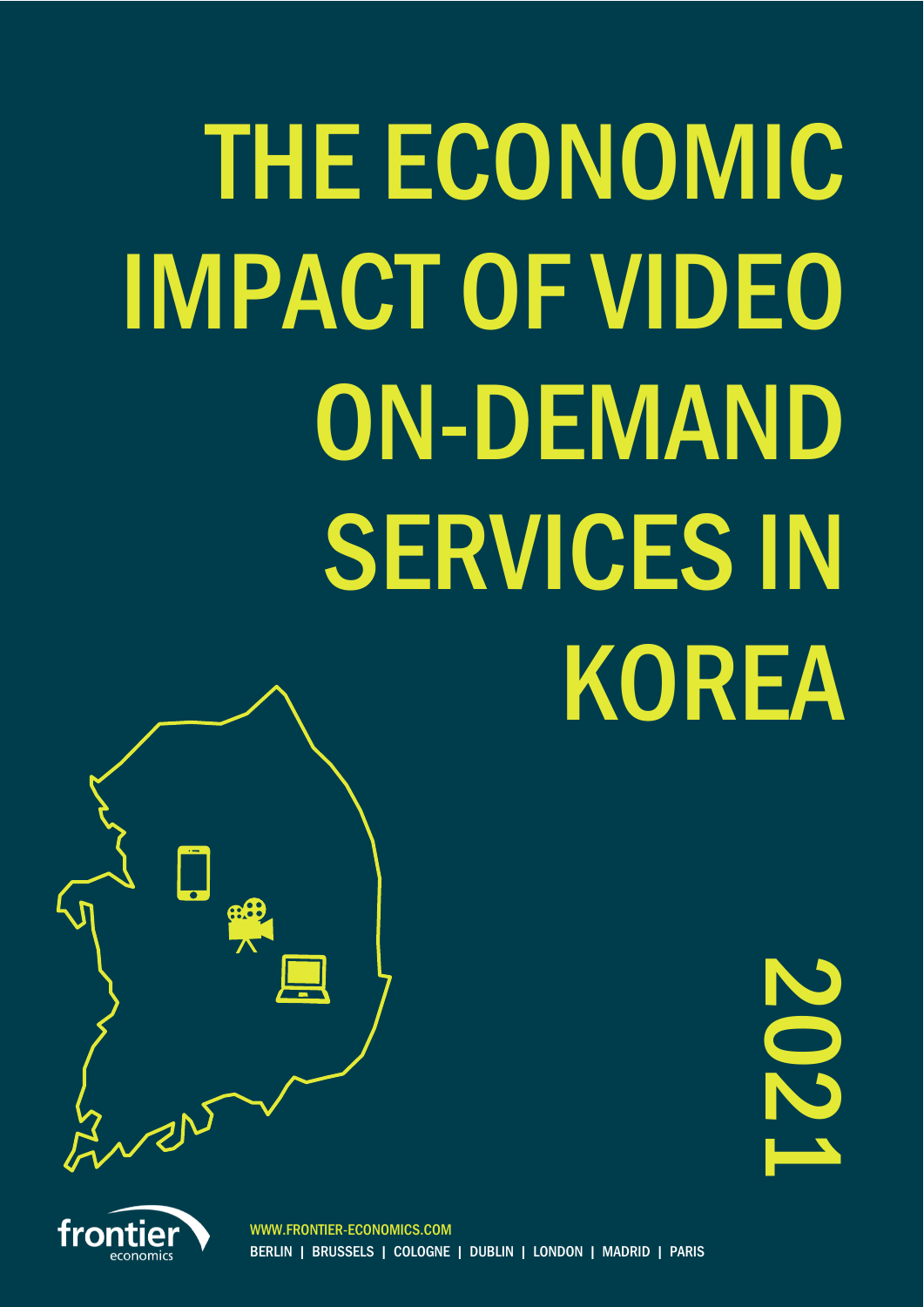

# THE ECONOMIC IMPACT OF VIDEO ON-DEMAND SERVICES IN KOREA

### 1. VOD takes off in Korea

Korea supports a vibrant video on-demand (VOD)\* sector with consumers spoilt for choice of services. The popularity of the services, and the local content they offer, has been growing and nearly 9m Koreans subscribed to VOD services in 2020 (Figure 1).<sup>1</sup> In addition, 53% of internet users in Korea use VOD at least once a week, $\frac{2}{3}$  spending 63% of their time on VOD services watching local content.<sup>3</sup>



### FIGURE 1 GROWTH OF VOD SUBSCRIBERS OVER TIME

*Source: Ampere*

*Note: VOD subscribers include any VOD subscription customers that pay a fee. Launch date is the year the service could be first used in Korea. Figures from 2021 are forecast*

VOD related revenue is increasing. Revenue generated by Korea's broadcasting and online video sector grew by 94% between 2010 and 2019 following the entry of VOD providers including Netflix,

This White Paper summarises research Frontier Economics has undertaken into the economic impact of protectionist policies in video content production. It also highlights the impact that VOD providers have in Korea, and the implications for policymakers who wish to encourage and reap the benefits of such investments.

Video on-demand (VOD) services have important direct and indirect economic effects on the country's audiovisual (AV) industry. VOD providers make significant investments in Korean content and the AV industry, creating jobs and promoting local content. VOD services are in high demand from consumers, who especially prize domestic content. This drives investment by VOD providers in high-quality productions made in Korea that they then showcase to global audiences.

These investments bring benefits to the economy and society more broadly. Investments in training or infrastructure spill over to the AV sector as a whole. They can also spur tourism, enhance Korea's global reputation and support wider social goals.

To promote made-in-Korea productions policies should focus on increasing the supply of investment, not decreasing the incentives to create local content. Some policies (e.g. tax incentives) can significantly boost investment, but others can act as deterrents.

We have found that tough policy restrictions *reduce* broadcasting exports and are associated with lower investment in content.

<sup>\*</sup> The term video on-demand refers to professional and curated online video content and does not include user-generated platforms such as YouTube. Alternative terms can be used to describe video on-demand services, including direct-to-consumer services (DTC) and online curated content (OCC).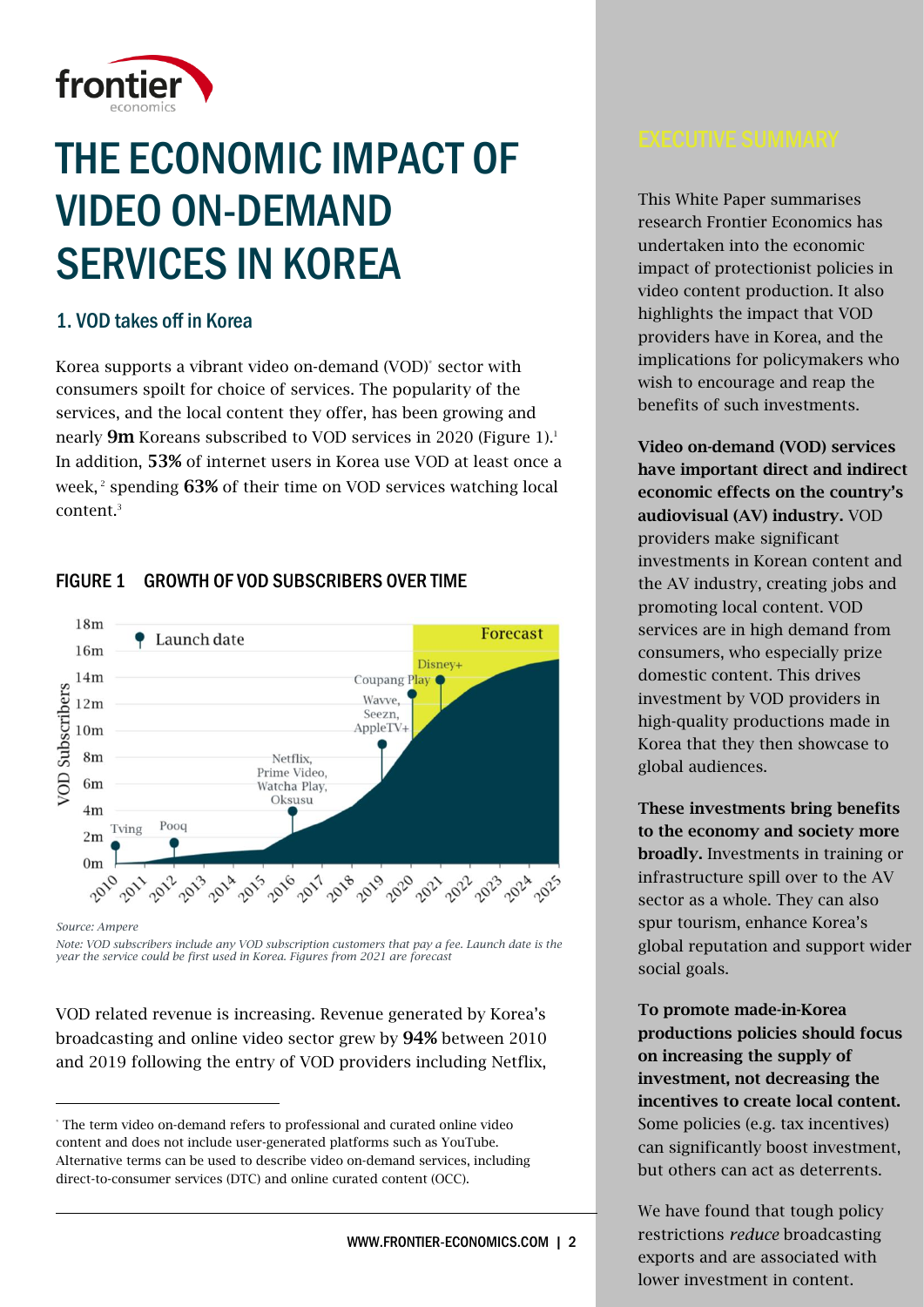

Tving, Wavve and Prime Video. The sector has been further strengthened by the recent launch of Coupang Play. Others, such as Disney+ are expected to launch in 2021. Since 2010, the revenue of VOD services has risen to \$**299m (KRW348bn**4)<sup>5</sup>.

### GLOBAL INVESTMENT, LOCAL IMPACT

### 2. VOD services generate creative content boom

VOD providers invest heavily in content to support their services globally. In 2019, VOD providers directly invested \$25.7bn (KRW29.9trn) in VOD content worldwide, including original and licensed titles. This sum is likely to soar to \$61bn (KRW71.1trn) by 2024.



### FIGURE 2 GLOBAL VOD CONTENT INVESTMENT 2011 TO 2024

*Source: Ampere*

The significant increase in content investment in the pipeline includes:

- The Walt Disney Company's plans to invest \$14bn-16bn (KRW16trn-19trn) per year in global VOD content by 2024;
- ViacomCBS's plans to ramp up investment in VOD content to \$5bn (KRW5.8trn) in 2024;
- WarnerMedia's parent company, AT&T's, pledge to invest **\$4bn (KRW4.7trn)** in HBO Max in the three years through 2022; <sup>7</sup> and,
- Forecasts that Netflix will spend \$28bn (KRW32.6trn) a year by 2028.<sup>8</sup>

### 3. VOD services are investing in Korean content

Frontier Economics' research aligns with previous work that has found that there is strong consumer demand for local content and this demand drives local content production. VOD providers want to meet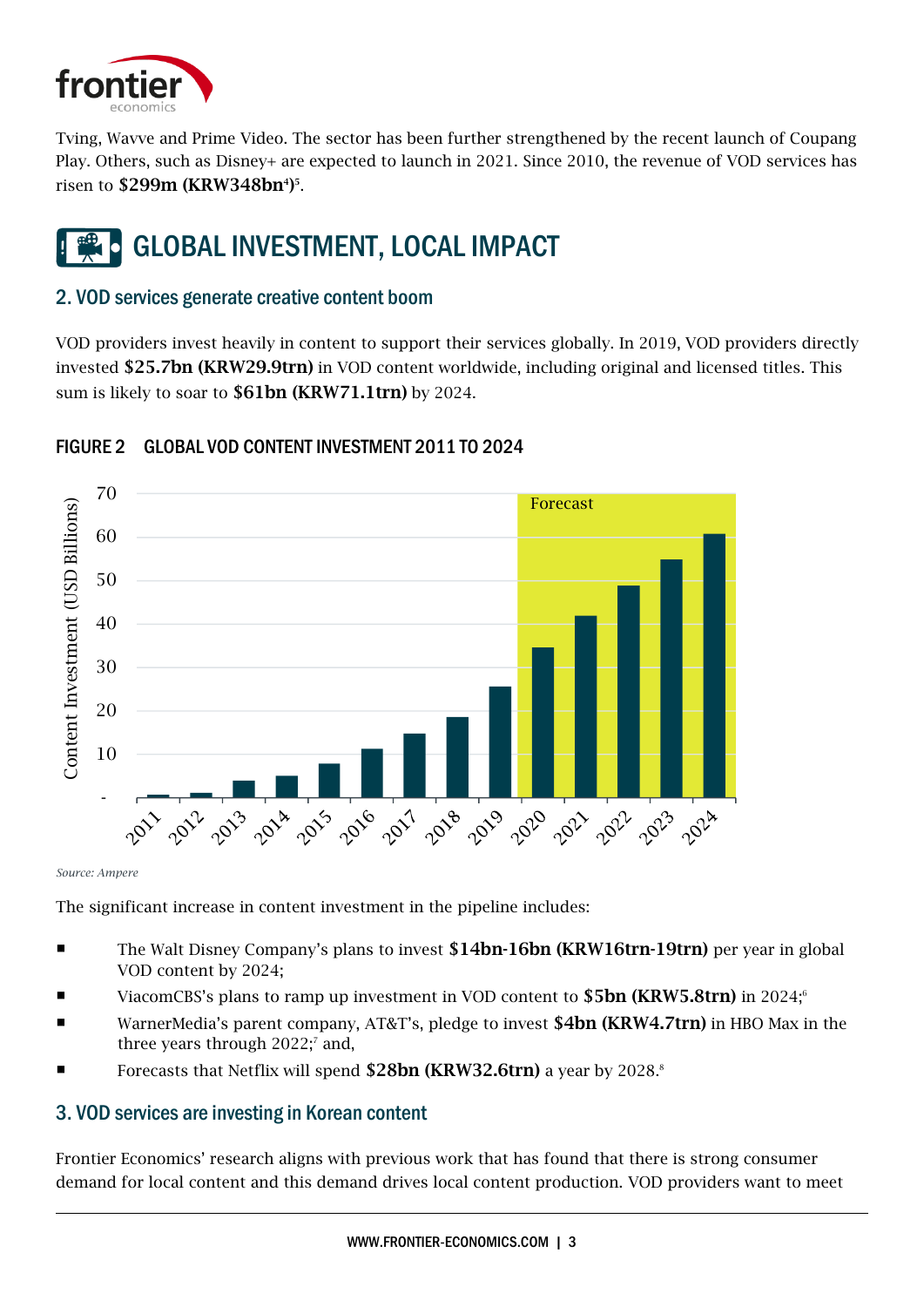

this demand and are investing locally through original productions and licensing local titles. As a country's subscriptions grow, so do the incentives to produce content from the country. Notably, the geographic distribution of VOD investment in original titles is broadly proportionate to each country's number of global VOD subscribers (Figure 3). This relationship holds true in Korea, where Korea has a large number of VOD original titles relative to the number of VOD subscribers. In addition, it is no surprise that, as in other major markets where subscriber numbers are growing, the production of local VOD content is expanding to meet the demands of a growing number of subscribers.

In addition, VOD providers are not only investing in Korean content for domestic subscribers. Korean TV, films and culture is popular around the world and VOD providers are investing in Korea to meet demand from worldwide audiences.

It is important to note that leading providers invest in local content, and the local industry, not only for their VOD services but for all their channels, including linear and theatrical distribution. In 2019, The Walt Disney Company, NBCU, WarnerMedia and ViacomCBS collectively poured \$45bn (KRW52.4trn) into content spending and creation globally (excluding sports) across their distribution channels, which they will partly monetise on their VOD services (Disney+, Peacock, HBO Max/HBO GO and Paramount+ respectively).



#### FIGURE 3 RELATIONSHIP BETWEEN VOD SUBSCRIBERS AND COUNTRY SPECIFIC VOD "ORIGINAL" TITLES

*Source: Frontier analysis of Ampere and Media Partners Asia data*

*Note: VOD subscribers include any global subscription VOD customers in 2019 who paid a fee. A title has been included as a VOD original title if it was produced by the VOD service and released only on the VOD service. The sample of titles reflects the catalogues of VOD providers available in the following countries: Argentina, Brazil, Canada, Colombia, India, Indonesia, Mexico, Korea and Taiwan. VOD services included in the sample of titles are: Netflix (19% of titles), Amazon Prime Video (15%), Hotstar (8%), Wavve (8%), iflix (5%), Eros Now (5%), WatchaPlay (5%), HamiVideo (4%), Hooq (4%), Claro Video (3%), friDay (3%), myVideo (3%), Looke (3%), SonyLiv (2%), VIU (2%). Others (inc. Globo Play, CraveTV, Vidio and Crunchyroll – 11%). The data includes content titles that were available between June 2017 and April 2020, and an additional set of titles that were available in October 2020 in Indonesia, so does not reflect the most recent releases. All countries that have had a VOD original title produced in their country are included in the analysis. China has been excluded as data was not available. Note that USA and India are not included in the figure since they are outside the limits of the scale. See technical annex for further detail.*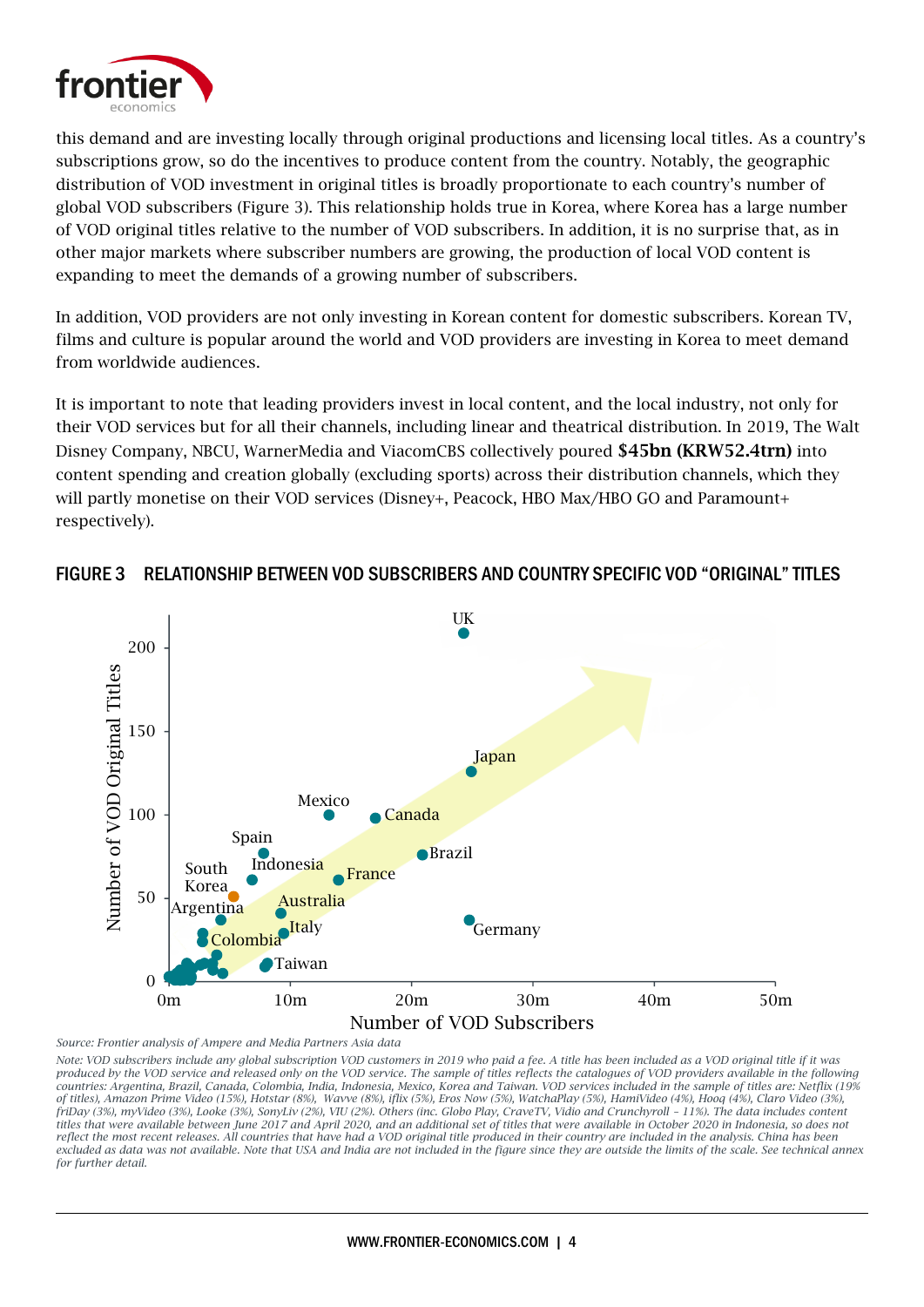

VOD providers have plans for substantial investments in original and licensed titles that will further bolster employment and the creative economy in Korea.

- Netflix has announced that it will spend \$500m (KRW582bn) in 2021 on film and TV series produced in Korea. In the period from 2015 to 2020, Netflix invested \$700m (KRW816bn) to expand its slate of Korean content and established two purpose-built production facilities in the country. As well as acquiring rights to existing Korean content, Netflix has made more than 80 original shows and films locally and has announced more to be released this year.<sup>9</sup>
- In addition, Netflix has signed long-term contracts with Studio Dragon and Jcontentree, two Korean production companies, which over three years will bring more than 40 Korean dramas to Netflix. 10
- Disney+ is expected to launch in Korea this year and has already started to invest in original programmes made in Korea.<sup>11</sup>
- VIU, a regional VOD platform, has announced plans to invest heavily in Korean content due to demands from their subscribers across Southeast Asia. VIU has announced multiple pieces of original Korean content to be released in 2021 including *River Where The Moon Rises*. <sup>12</sup> The VOD provider also recently announced volume deals with five major TV broadcasters in Korea.<sup>13</sup>
- When Wavve launched in 2019, following the merger of two local VOD services (Oksusu under SK Telecom and Pooq, jointly owned by broadcasters KBS, MBC and SBS), Wavve committed to investing \$900m (KRW1trn) over the next five years in local original productions and also licensing foreign content. <sup>14</sup> This includes building its own content studio to expand its in-house capabilities.
- Earlier this year, CJ ENM announced a partnership with production company JTBC Studios to operate CJ ENM's VOD platform Tving. The joint venture will invest \$365m (KRW425bn) in production costs over the next three years.<sup>15</sup>

### 4. VOD creates jobs and delivers returns for the economy

The media companies offering VOD services create jobs directly in the production sector across multiple lines of business. These lines include VOD services, feature film, TV content production, distribution of pay TV channels and the licensing of consumer products. Additionally, according to research on average 60% of production costs are spent outside the specific AV sector in the general economy on inputs that media companies investments require, for example on catering, hospitality, construction and legal services.<sup>16</sup> This spending broadens the employment benefits and the media sector's contribution to the Korean tax base.

- The film and television industry directly contributed \$7.1bn (KRW8,280bn) to the Korean economy in 2018, with the VOD sector directly contributing \$206m (KRW240bn) to this.<sup>17</sup> The contribution by the VOD sector more than tripled to \$669m (KRW780bn) in 2020.<sup>18</sup>
- The film and television industry directly supported  $78,010$  FTE Korean jobs through their investments and operations in 2018.19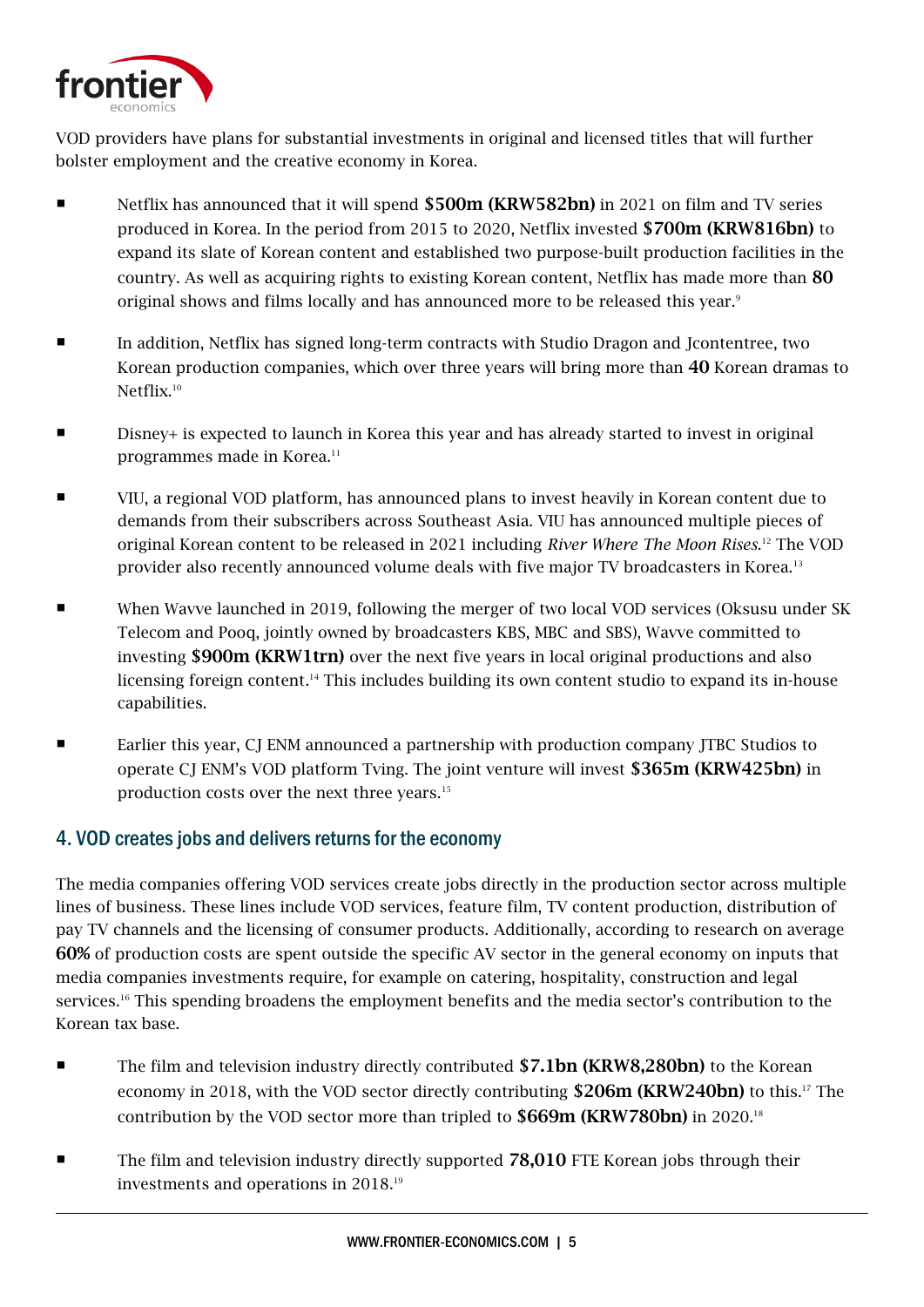

- The economic impact of the industry stretches beyond the direct impact. The total contribution of the film and television industry to GDP in Korea in 2018 was \$17.4bn (KRW20,300bn), creating \$5.4bn (KRW6,260bn) in tax revenues.
- The "employment multiplier" measures the amount of direct, indirect and induced jobs created in the area through investment. The multiplier for the creative economy in Korea also means that for every new position in the film and television sector, around 2.72 jobs are created in other sectors of the economy as a result.<sup>20</sup> In 2018, the film and television industry supported  $315,400$  jobs both directly and indirectly through supply chains, with VOD investments supporting 7,820 of them $21$

### 5. Koreans are finding the local content they demand on VOD services

Frontier Economics surveyed 1,000 internet users in Korea and found that Korean consumers demand a diverse array of content, both local and international, and that so far VOD services are delivering content consumers want and love.<sup>22</sup>

Consumers feel it is important that VOD services provide local content. Korean consumers use their VOD services to watch local, Korean content as 63% of the programming they stream is from Korea. As consumers in Korea adopt VOD services at a rapid pace, the survey data shows that VOD services are already keeping their customers satisfied by meeting the demand for diverse local content



63% OF HOURS WATCHED ON KOREAN VOD SERVICES WAS LOCAL CONTENT 23



43% OF KOREANS CONSIDER IT IMPORTANT THAT THEIR VOD OR TV CONTENT SERVICES PROVIDE LOCAL CONTENT 24



57% OF CONSUMERS ARE SATISFIED WITH THE AMOUNT OF LOCAL CONTENT ON THE VOD OR TV SERVICES THEY USE 25



42% OF KOREAN VIEWERS THINK THAT THEIR VOD SERVICES PROVIDE EITHER A GOOD LEVEL, OR THE BEST LEVEL OF CONTENT THAT IS MADE SPECIFICALLY FOR PFOPLE IN KORFA26

### 6. VOD providers bring Korean content to the global stage

International VOD providers are in a position to expand the reach of Korean content to a global audience. VOD services offer unprecedented scale and reach to diverse viewers, including niche audiences that have long sought to watch Korean content from the comfort of their home on a completely different continent. By meeting this demand, VOD services are supporting local producers, Korean exports and promoting the country's artists and culture.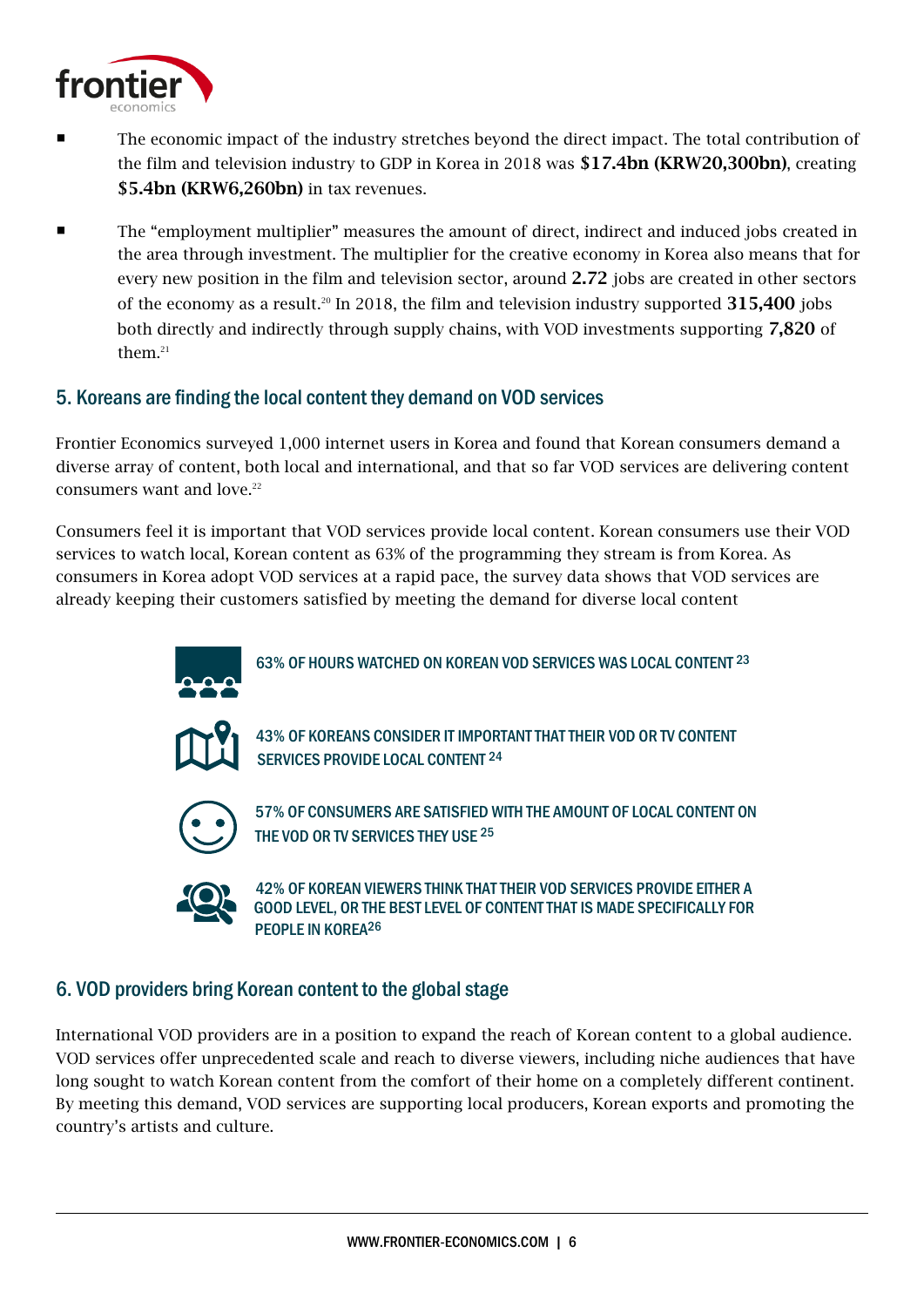

In addition, VOD services can support hallyu and increase the reach and growing popularity of Korean culture around the world. VOD services will be able to continue to directly share Korean content with consumers spreading the influence of Korean culture and increasing demand for Korean products, food and clothing.

#### CASE STUDY VOD CONTENT INVESTMENT IN KOREA: KINGDOM

*Kingdom* was Netflix's first original Korean series. It was popular both within Korea and globally and was renewed for a second series. The production was also different to traditional Korean TV productions both due to the length of episodes but also due to its mix of cast and producers who had experience in films as well as TV.

It was produced in Korea using Korean cast, crew and producers. The show's success in Korea and abroad seemed to be a catalyst for investment in online content in Korea both by Netflix and other VOD providers. A



recent report stated that "*Netflix Korea took its time, building partnerships with local providers to populate its streaming offerings, and eventually delved into Korean originals with the series Kingdom, which debuted in 2019. The show was a hit both at home and abroad and proved to be a catalyst for Korea's fledgling online market*. … *As the market for Korean content has globalized, a large number of new players have entered the content creation field, some from overseas, but many from within Korea*." 27

### **B INVESTMENTS BRING WIDER ECONOMIC BENEFITS**

### 7. VOD investment spurs skills, innovation and infrastructure

Content investments by VOD services and the media companies backing them create economic benefits for the broader AV sector. Policymakers should consider these benefits when setting the policy and regulatory environment: by supporting investments and providing regulatory certainty, they enhance the capacity and capabilities of the entire sector.

- Investment by VOD providers in training and skills ripples through the AV industry as highly proficient workers shift jobs and collaborate with others. The spillover effects have been found to increase with the size of investment.<sup>28</sup> Netflix is working in partnership with the Korean Animation Producers Association to run workshops aiming to improve the film and writing skills of locals.<sup>29</sup>
- Innovations introduced to Korea on the back of inward investment will diffuse around the industry and be taken up by other domestic productions in Korea.<sup>30</sup>
- Investments in infrastructure such as studio space or post-production facilities increase the capacity and capabilities of the industry as a whole. For example, Netflix has invested in two studio production facilities in Paju-si and Yeoncheon-gun, just outside of Seoul, in Gyeonggi Province, Korea totalling  $16,000$  square meters of space.<sup>31</sup>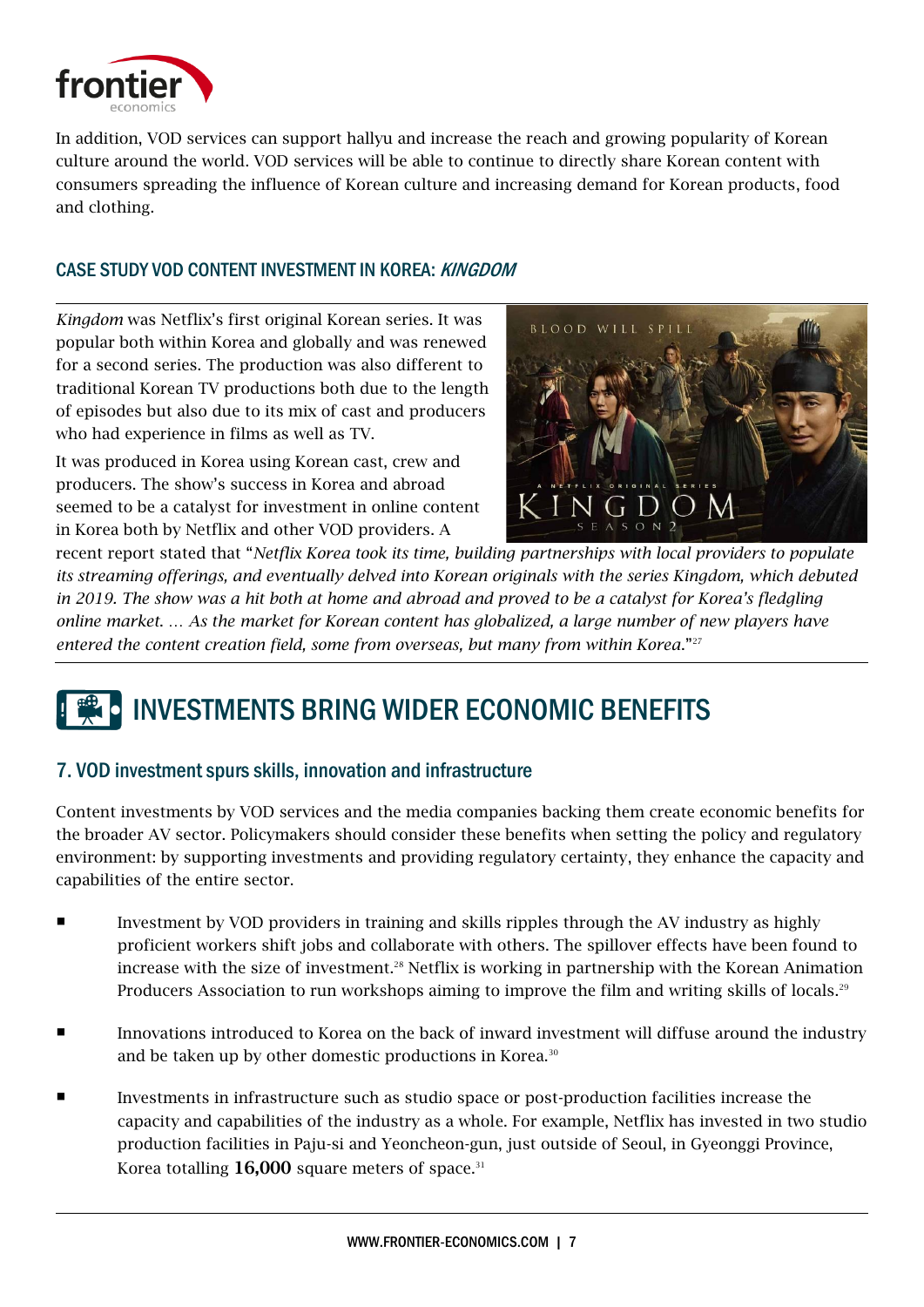

### 8. VOD investments produce broader benefits for Korea

VOD investments bear fruit beyond the AV sector. More broadly, the creative industries disproportionately generate wider economic impacts. Specifically, the industry can connect people, cut across cultural and political divides, and act as a source of identity and expression. Content is a uniquely powerful tool to aid national integration, deliver social messages and project Korea's culture and influence on the global stage. Also, through training partnerships and content decisions VOD services can also help achieve broader social goals such as diversity and inclusivity and affect public opinion.

Investing in content can be a magnet for tourists who want to see where their favourite show was shot. By showcasing Korea it raises the country's international profile and reputation. VOD services, with their ability to bring Korean content to a global audience, are exceptionally well placed to stimulate tourism and generate wider reputational benefits for Korea long after a title's initial release.

Content-induced tourism is on the rise. A TripAdvisor survey suggested that 20% of global travellers have visited a destination because they saw it in a TV show or movie.<sup>32</sup> One example is Netflix's original series *Kingdom* which led to tours of Changdeokgung Palace being offered by the Korea Tourism Organisation titled: 'Become A Character In *Kingdom*" Changdeokgung Palace Tour'.<sup>33</sup>

## **HELP INVESTMENT, DON'T HINDER IT**

### 9. Pro-investment policies can keep Korea's audiovisual sector growing

Governments benefit when they attract investment in content: this high-value-added activity makes a disproportionately large contribution to GDP, supports skilled, well-paid employment, and supports a country's exports.

However, production of top-quality content is costly. It requires sector-specific infrastructure, state-of-theart technology, complex production processes and large crews of highly trained specialist workers from many different trades. At the same time content creation, like any art form, is a risky investment.

Policies such as tax rebates or subsidies that mitigate the risk and high fixed costs of content creation have been found to significantly increase content investments. <sup>34</sup> Policymakers can also ensure a strong supply of skilled, high-value workers by supporting training and education programmes that will benefit both global and Korean providers of local content.

A policy framework that encourages investment in Korea's AV sector could underpin a virtuous circle of investment. <sup>35</sup> Catalysing investment in infrastructure and skills enhances the industry's capacity and capabilities. This in turn makes it an increasingly attractive location for new investment.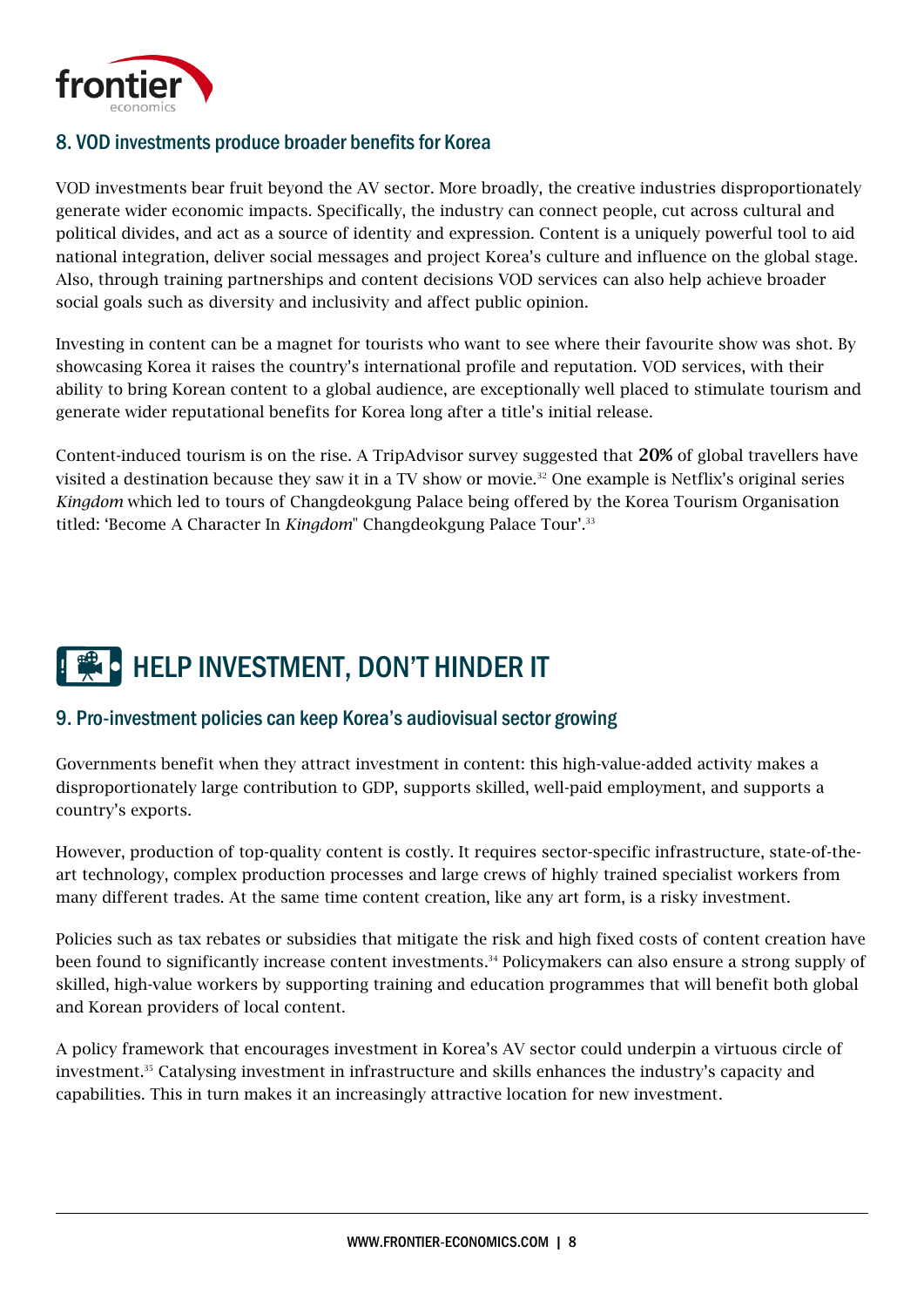



These policies can nurture the growth of self-sustaining "creative hubs of local production" with firms incentivised to locate and concentrate activities in Korea to the benefit of the country's economy. For example in Korea, Netflix's Post-Production Partner program is profiting post-production firms such as Adone Studio. The collaborative scheme aims to improve the quality of post-production work including dubbing, audio description, scripting, and quality control.<sup>36</sup>

In Korea, policies that discourage or constrain foreign investment and market entry can disrupt this virtuous cycle. Instead of the local AV sector enjoying rising investment, cutting-edge infrastructure and ever-higher skill levels, protectionism and heavy-handed policies may hamper innovation and growth opportunities in the long run.

### 10. Our research finds that protectionism reduces audiovisual exports

Protectionist policies intended to shield local companies from international competition could result in local industries that are inward-looking, less innovative and less able to produce high-quality content that is in demand internationally. Many countries have cultural policies aimed at promoting local content, but some come at a cost and prove ineffective at achieving the goals they pursue. Our analysis, which examined the relationship between protectionist policies and audiovisual trade, found that higher levels of protectionist policies are *negatively* associated with AV exports. 37

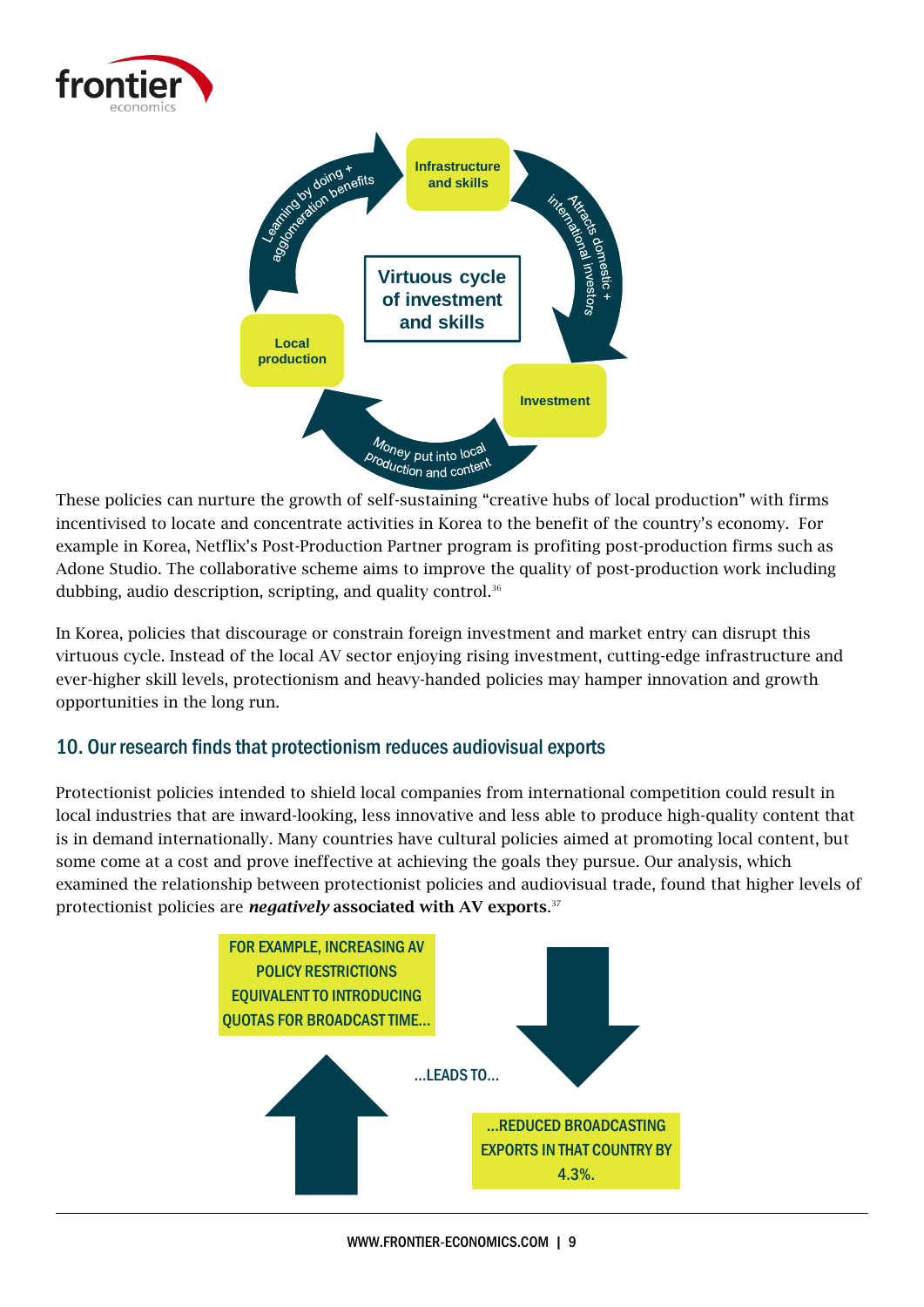

### 11. Put up barriers and you may put off investors in content

Countries that have greater policy restrictions tend to have lower levels of investment in broadcasting content. While there are many other factors at play, <sup>38</sup> Figure 4 below is consistent with the hypothesis that tougher curbs discourage investment in the broadcasting sector (at least for the countries selected).

### FIGURE 4 RESTRICTIVE AV POLICY CORRELATES TO LOWER INVESTMENT (SELECTED OECD COUNTRIES AND CHINA)



*Source: Frontier analysis of Ampere and OECD data*

*Note: All values of content investment are nominal. Countries were selected based on data availability and include OECD countries and China. The level of policy restrictiveness is the OECD's broadcasting-specific Services Trade Restrictiveness Index (STRI), which captures the level and range of non-tariff barriers in services trade within the sector. The STRI is a widely used measure of policy restrictions on services used by academics and policymakers. The STRI is an index between zero and one attributed to each country, where zero would imply no policy restrictions, and one the highest possible policy restrictions.* 

### 12. Restrictions reduce incentives

The AV industry is growing globally and in Korea, benefiting the local creative sector and the broader economy. Policymakers can encourage this growth to continue. While protectionist restrictions can have a number of legitimate policy objectives (e.g. whether to support the creation or consumption of local cultural content or to help the home-grown AV sector), they can also have adverse impacts, such as:

- 1 Restrictions can drive up costs for domestic and foreign companies, reducing competition and raising prices for consumers.<sup>39</sup>
- 2 Policy restrictions that erect barriers to inward investment deter the influx of international capital, talent and skills, and can restrict the arrival of new techniques and innovations that inbound investment brings.
- 3 Onerous definitions of "local content" for the purpose of defining quotas, or other restrictive policies, can discourage investment in local content and the local industry.<sup>40</sup>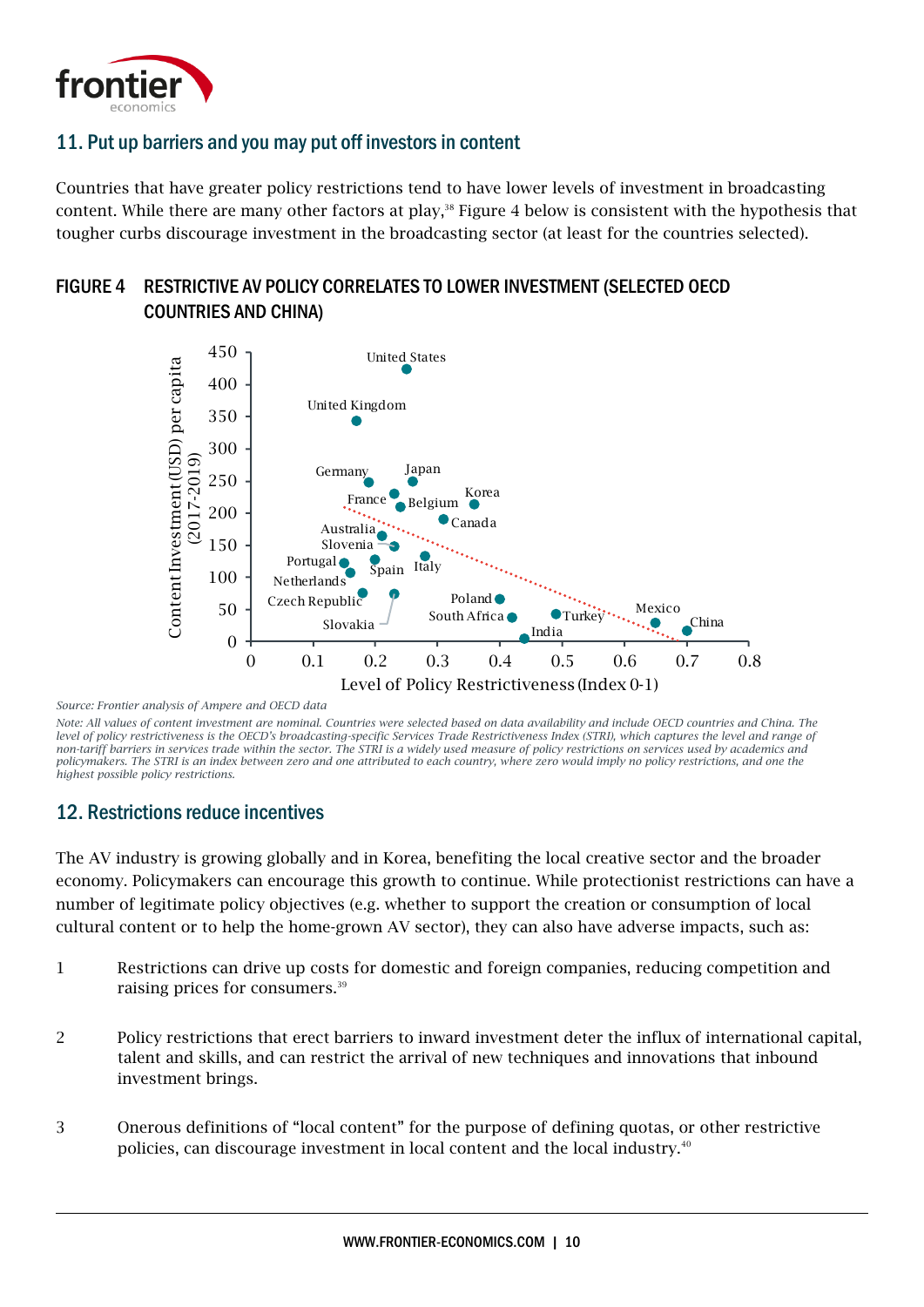

- 4 Broadcast-time quotas are designed to nudge consumers towards local content but implementing them for VOD services can be problematic.
	- Quotas applied to VOD services may not be effective in changing tastes, as consumers choose their content on demand.<sup>41</sup>
	- Quotas can distort incentives, as providers are motivated to focus on the *quantity* of local content rather than its *quality,* which could have less of an economic impact.<sup>42</sup> <sup>43</sup>
	- VOD services may reduce the size of their overall libraries in proportion to the volume of local content that they are able to license, leading to less choice for consumers and less investment in wider production by VOD services.
	- Quotas can create barriers to entry as they may disproportionately affect smaller VOD entrants rather than established VOD providers with large domestic customer bases.

As a way for the local industry to learn and grow, joint productions with foreign companies may be more effective than restricting the entry of international providers.

Protectionist policies can also have adverse impacts through increase costs, restricting investment and ultimately limit the content available to local consumers, with potentially further negative consequences for the creative industries in Korea. Some protectionist policies may have the unintended effect of increasing levels of piracy. Piracy drains a market's audiovisual economy through reducing the returns on investment, reducing the incentives of creatives to innovate and produce new content and it reduces government tax revenue as legitimate business revenue streams are hit. 17% of VOD users in Korea have said that they would watch or download VOD content from unauthorised services if it was not otherwise available, to the detriment of both the country's economy and its culture. 44

### VOD CAN HELP KOREA'S AV INDUSTRY CONTINUE TO FLOURISH

Korea has a vibrant film, television and video on-demand industry which brims with potential. VOD services make a significant and growing economic contribution within that sector. Consumers are increasingly subscribing to VOD services and as a result the services are delivering the content made in Korea that consumers

CLIVE KENNY Frontier Economics

### WANT TO KNOW MORE?

WWW.FRONTIER-ECONOMICS.COM

HELLO@FRONTIER-ECONOMICS.COM

+44 (0) 207 031 7000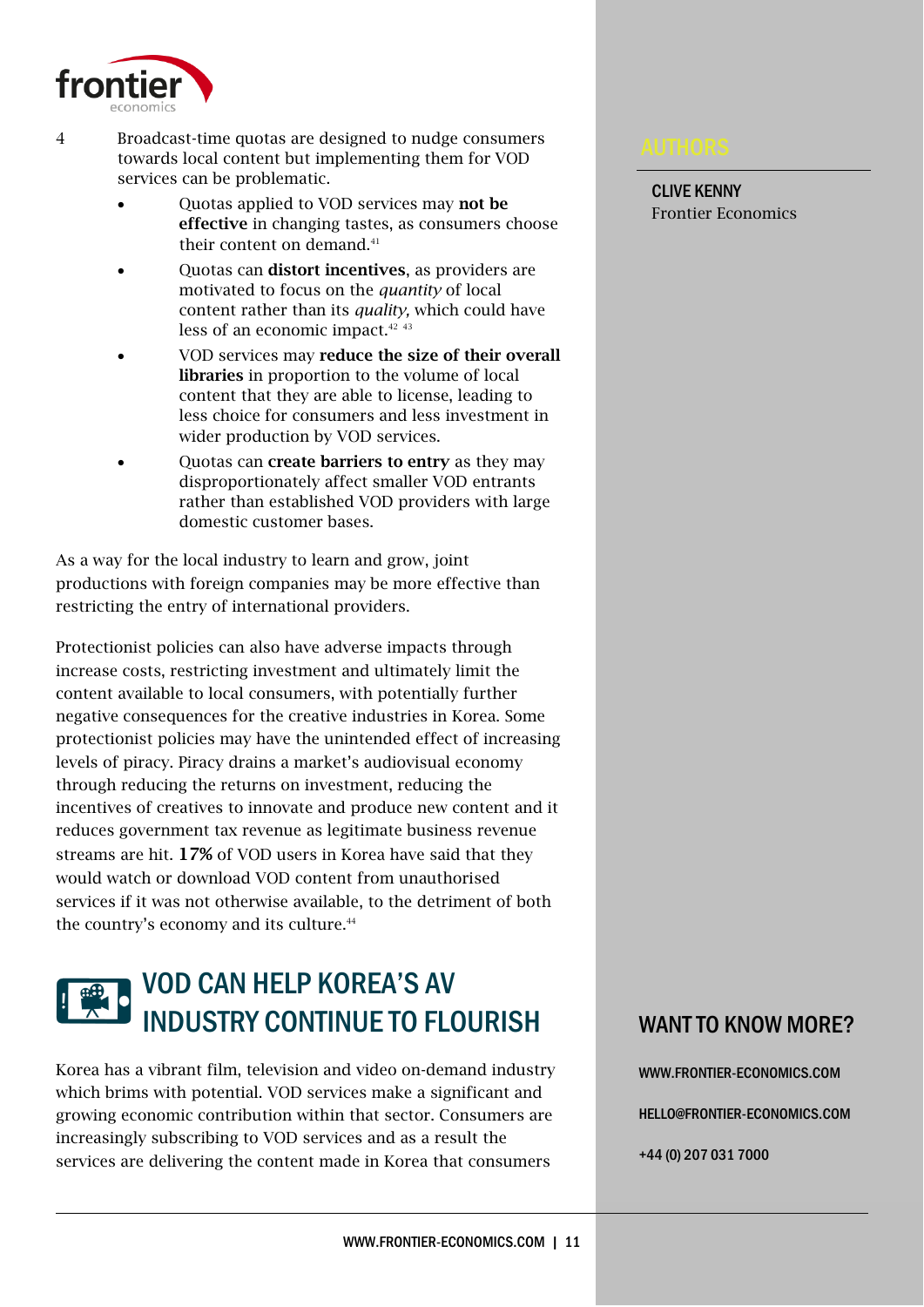

want and love. VOD services can be Korea's shop window to the world: offering international audiences the best of Korean content.

By carefully calibrating policy to incentivise investment Korea will benefit from the wider benefits such as increased employment, higher economic output, higher exports, a growing skills base, and expanding sector infrastructure. This in turn creates conditions to attract new investment. Policymakers should be mindful of potential unintended consequences of some types of protectionist policies which can reduce incentives to invest, lower economic outputs or exports; or increase piracy. By working with producers and production companies policymakers can create the right conditions to support investment which allows the creative sector in Korea to continue to flourish.

<sup>19</sup> MPA APAC, *The Economic Contribution of Film and Television in Korea in 2018*, December 2018

<sup>20</sup> Olsberg · SPI, *Global Screen Production - The Impact of Film and Television Production on Economic Recovery from COVID-19, June 2020. Estimated that the employment* multiplier for the Screen Sector Value Chain in Asia is 3.72.

<sup>21</sup> MPA APAC, *The Economic Contribution of Film and Television in Korea in 2018*, December 2018

<sup>22</sup> Kantar Survey

<sup>23</sup> Kantar Survey, Question: When you watched your Online video subscription service (VOD) last week how many hours did you spend watching local content from your country? Base: *Respondents who watched subscription VOD at least once a week (534)*

<sup>24</sup> Kantar Survey, Question: Considering all TV and video services you use, how important is it that your TV and video services provide the following types of content on a scale of 1-5? Scale; 1 = Not important to me at all, 2 = somewhat unimportant, 3 = neutral, 4 = quite important to me, 5 = Very important to me. The content types were, content that; includes people like me, represent where I live, is made in your country, is relevant to my life, is made by people from your country. The result shown here is an average across the content types. Base: *All respondents (1,006)*

<sup>25</sup> Kantar Survey, Question: *Considering all TV and video services you use, on a scale of 1-5, how satisfied are you with the amount of TV and video content that is made specifically for people in your country and in your language?* Scale; 1 = Very unsatisfied, 2 = somewhat unsatisfied, 3 = Neutral, 4 = somewhat satisfied, 5 = Very satisfied. Base: *All respondents (1,006)*

<sup>26</sup> Kantar Survey, Question: Thinking about each of the different TV and video services that you watch, how well do they provide content that is made specifically for people in your *country for example, telling stories about people in your country, or with actors or presenters from your country? Scale: 1 = Does not provide any content that is made specifically* for people in my country at all, 2 = Does not provide enough content that is made specifically for people in my country, 3 = Provides some content that is made specifically for people in my country, 4 = Provides a good level of content that is made specifically for people in my country and 5 = Provides the best possible level of content that is made specifically for people in my country. Base: *All respondents that use the services at least once every 3 months (849)*

<sup>27</sup> Korean Film Council, *Korean Streaming Market Heats Up*, February 2021

 $28$  O'Mahony, M., & Riley, R. (2012). Human capital spillovers: The importance of training. NIESR

<sup>29</sup> Fierce Video, *Hastings says Netflix has invested in 180 originals from the SE Asia region*, November 2019

<sup>30</sup> Research has shown that the companies that innovate obtain less than 10% of the total economic benefit of the innovation, with the remainder diffusing in the wider economy. (Baumol,W., (1997). Pareto Optimal Sizes of Innovation Spillovers. Working Papers 97-42, C.V. Starr Center for Applied Economics, New York University). Other research has described how the geographic clustering of media activity promotes innovation which is necessary for a successful AV sector. (Karlsson, C., & Rouchy, P. (2015). Media clusters and metropolitan knowledge economy. Handbook on the Economics of the Media.)

<sup>31</sup> Netflix, Expanding Our Presence in Korea: Netflix Welcomes the New Year With Two New Production Facilities, January 2021

<sup>&</sup>lt;sup>1</sup> VOD subscribers counts the number of paid subscriptions there are to VOD services in Korea. These are often used by more than one person usually within the same household. <sup>2</sup> Results are from an online consumer survey of 1,006 Korean internet users ("Kantar Survey"). The survey, designed by Frontier Economics, was conducted by Kantar between 30<sup>th</sup> November and 14<sup>th</sup> December 2020. See technical annex for further detail. Question: *How often do you watch Online video subscription services (VOD) which offer professionallyproduced full length movies, shows or series on online video services on demand for a regular fee?* Base: *All respondents (1,006)*

<sup>&</sup>lt;sup>3</sup> Kantar Survey, Question: When you watched your Online video subscription service (VOD) last week how many hours did you spend watching local content from your country? Base: *Respondents who watched subscription VOD at least once a week (534)*

<sup>4</sup> The average 2019 USD-KRW exchange rate has been used to convert USD figures into KRW. OECD Exchange Rates.

<sup>5</sup> Ampere, Subscription VOD revenue in 2019, extracted October 2020

<sup>6</sup> Deadline, *With Ambitious Paramount+ Launch, ViacomCBS Targets 65 Million-75 Million Streaming Subs By 2024*, February 2021

<sup>7</sup> Variety, *Inside HBO Max, the \$4 Billion Bet to Stand Out in the Streaming Wars*, May 2020

<sup>8</sup> Fortune, *Netflix will spend over \$17 billion on content in 2020: Analyst*, January 2020

<sup>9</sup> CNBC, *Netflix to spend \$500 million in Korea this year to develop new content*, February 2021

<sup>10</sup> Asia Times, *Netflix buys big into K-dramas*, January 2020

<sup>&</sup>lt;sup>11</sup> NMF. *Kana Daniel in talks to make acting debut on Disney+ series*, February 2021

<sup>12</sup> PCCW Press release, *Viu announces new Korean Viu Original drama series River Where the Moon Rises*, January 2021

<sup>&</sup>lt;sup>13</sup> Forbes, *Hong-Kong Based VIU Expands Korean Content And Invests In Adaptations*, July 2020

<sup>14</sup> Deadline, *Leading South Korean OTT Platform Content Wavve CEO Talks \$900M Originals Drive, International Roll-Out & Season 2 Of Hit Anthology Show 'SF8'*, April 2021

<sup>&</sup>lt;sup>15</sup> YonHap News Agency, *Video streaming services focus on original content in S. Korea amid new competition, January 2021* 

<sup>&</sup>lt;sup>16</sup> Olsberg · SPI, *Global Screen Production - The Impact of Film and Television Production on Economic Recovery from COVID-19, June 2020* 

<sup>&</sup>lt;sup>17</sup> MPA APAC, *The Economic Contribution of Film and Television in Korea in 2018*, December 2018

<sup>18</sup> The Korea Herald, *Do Korean streaming services stand a chance against Netflix?*, January 2021